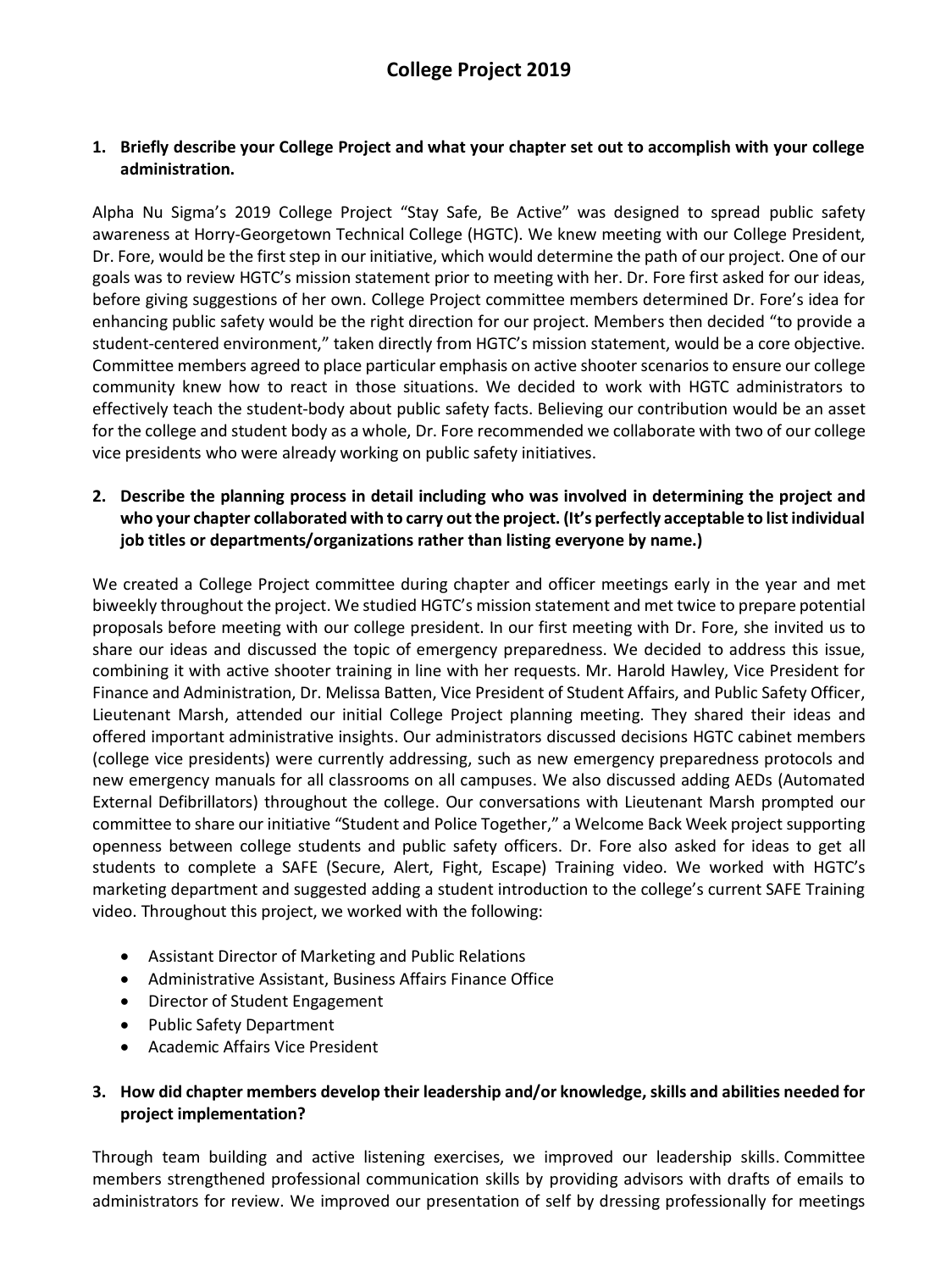## **College Project 2019**

and wrote and rehearsed scripts prior to meeting with administrators. We utilized the online organization tool, Trello, to keep meeting minutes and track progress.

In meetings with Dr. Fore, we learned she and HGTC administrators struggled to connect with the student body regarding public safety. We also learned there was an "Emergency Preparedness & Response Webinar" created by the HGTC's administration, which was unsuccessful in reaching students. This led us to create a public safety awareness campaign.

After reviewing HGTC's "Emergency Preparedness & Response Webinar," Public Safety Policy, and the Safety & Emergency Response Manual, we proposed a friendly video introduction, filmed from a student's perspective, to present to the student body. The video would be mandatory for college professors to show on the first day of class and include in their online classes. College Project committee members created a script which was reviewed by HGTC's assistant marketing director. Significant changes, such as cutting it from 90 seconds to 30 seconds, were requested and made. Safety tips were included and displayed on slides throughout the video. During the creation of the "Stay Safe, Be Active" video, we collaborated with the marketing director and HGTC's marketing team to strengthen the skills needed for a strong camera presence, such as having good posture, voice projection, expressing emotions while filming, annunciation, and speaking with informal diction. We used these skills to successfully create a video to which HGTC students could relate. Throughout this project, members learned how to accept constructive criticism to improve communication skills and polish our presentations of self.

## **4. Describe in detail how the chapter collaborated and communicated with others before, during and after the project.**

Chapter members brainstormed ideas before discussing them with our college president. We provided periodic updates to administrators throughout the project and acted on their feedback.

Committee members met with HGTC's cabinet in July, proposing 1) a SAFE Training video introduction, 2) tips to encourage students to report suspicious activity to public safety and 3) purchasing Automated External Defibrillators (AEDs).

We worked with Public Safety Officers to create safety tips such as "Be Aware," "Know Your Campus," and "Educate Yourself." Committee members submitted these tips along with the rough draft of our video script to the marketing department for approval. They thought our script contained an informative message that would be beneficial and relatable to the student body. Chapter officers met with the marketing director and an HGTC videographer who would film our "Stay Safe, Be Active" video introduction. Both were very active in the discussion before filming, giving us feedback about body language and posture.

This video was completed in early August with the goal of it being shown during the first two weeks of fall semester classes. Our student introduction had to be spliced into an existing video. Though it took longer than anticipated, when the video was complete and ready to view in October, the Academic Affairs Vice President sent faculty members an e-mail containing the link to the video "Stay Safe, Be Active."

In a follow-up email regarding the proposed AEDs, Mr. Hawley indicated we needed to make a formal presentation to the Student Engagement Funding Allocation Committee (SEFAC). The Director of Student Engagement accepted our proposal and forwarded it to committee members. They balked at the cost and asked HGTC cabinet members to pay for half. Cabinet approved the request and SEFAC committee members approved the remainder in December.

After the project, we followed up with the college president and administrators, via email, expressing the importance of a mandatory "Stay Safe, Be Active" training initiative. We also proposed sending the SAFE